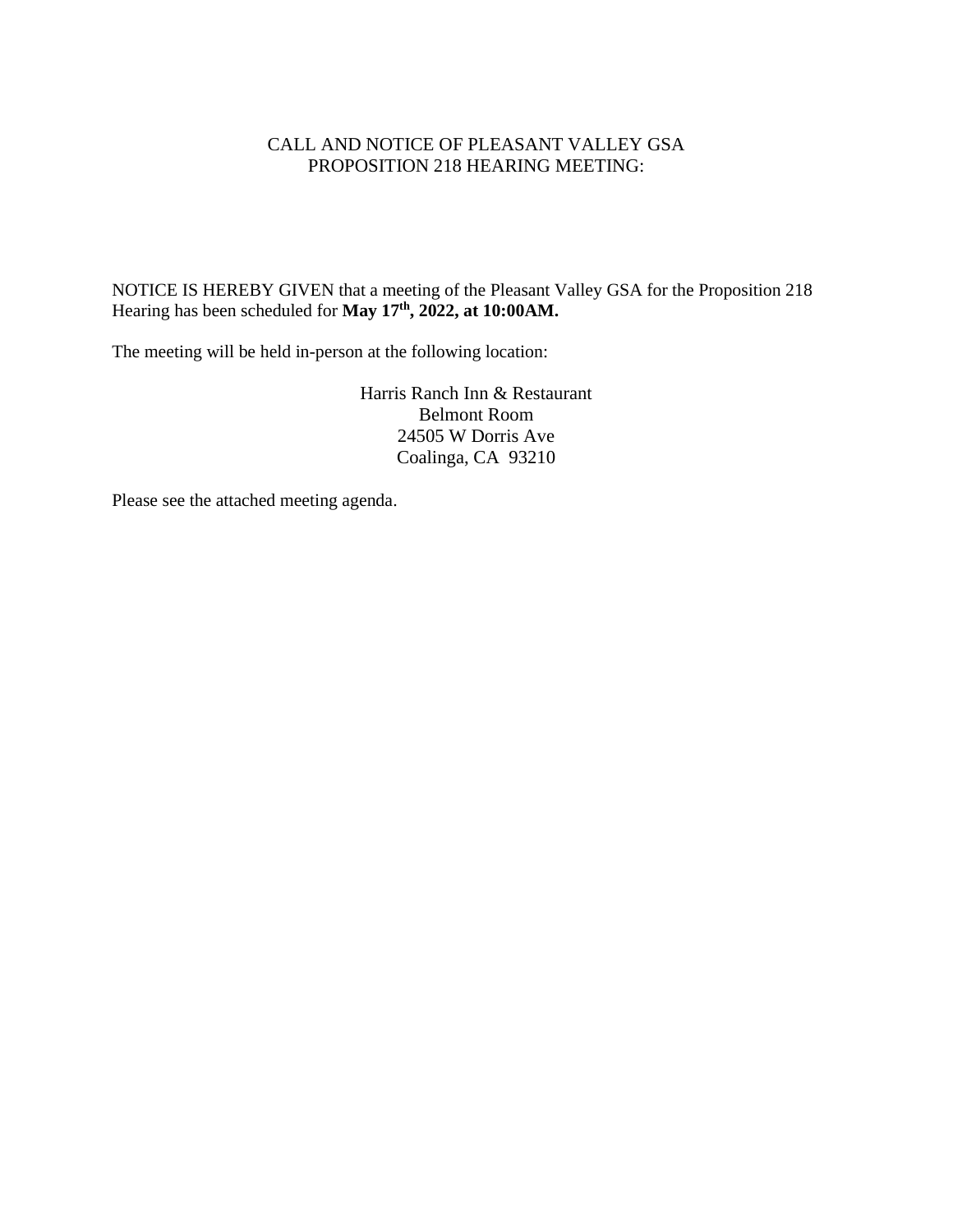

### AGENDA

#### SPECIAL MEETING OF THE BOARD OF DIRECTORS PLEASANT VALLEY GROUNDWATER SUSTAINABILITY AGENCY

Harris Ranch Inn & Restaurant Belmont Room 24505 W Dorris Ave Coalinga, CA 93210

## **May 17, 2022, at 10:00am**

# **CALL TO ORDER-PVGSA MEETING.**

ROLL CALL. A roll call will be executed to identify a quorum of the PVGSA Board of Directors.

PUBLIC COMMENT. The Board of Directors welcomes participation in Board meetings by the public. The public may address matters under the jurisdiction of the Board that have not been included in the agenda. However, California Law prohibits the Board from acting on any matter that is not on the posted agenda unless the Board of Directors determines that it is an emergency or one of the other situations specified in Government Code section 54954.2. The Chairman may limit the total amount of time allocated for public testimony on issues for each individual speaker. Public Comment is available to anyone on the teleconference or by emailing comments to ekizer@ppeng.com. The comments will be read into the teleconference if received by email.

POTENTIAL CONFLICTS OF INTEREST. Any Board member who has a potential conflict of interest may now identify the item and recuse himself or herself from discussing and voting on the matter. (FPPC § 87105.)

## 1. CORRESPONDENCE.

2. CONSENT CALENDAR. The Board will review, discuss, and vote to approve the following matters.

a. None

3. ADMINISTRATIVE. The Board may discuss the following with regard to administrative duties.

a. None

## 4. PUBLIC HEARING

Open the public hearing for Pleasant Valley Groundwater Sustainable Agency 2022 Proposition 218 Rates and Charges

a. Hear report on the estimated budget and proposed methodology on rates and charges.